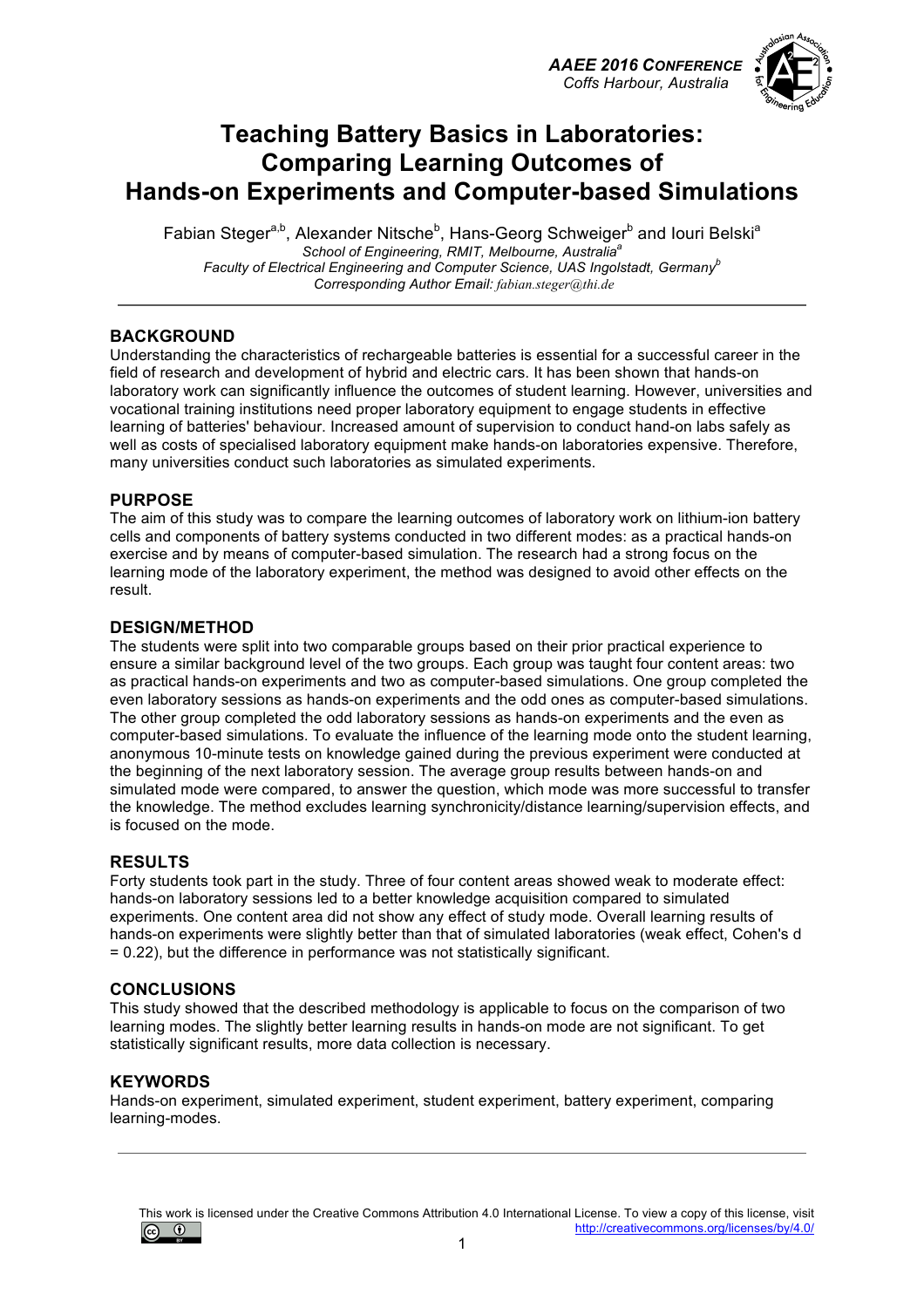# **Background**

Understanding the characteristics of rechargeable batteries is essential for a successful career in the field of development and maintenance of electric cars (Müller and Goericke, 2012). At the moment more than thirty electric mobility study programs deliver subjects on electric automotive engineering in Germany (NQuE, 2016). Universities of Applied Sciences (UAS) are German institutions of higher education that differ from the traditional university in Germany through their more vocational/practical orientation and wider utilization of laboratories (Unseld and Reucher, 2010). Magin, Churches, and Reizes (1986) found that laboratory work could significantly influence the outcomes of student learning. To provide hands-on learning of batteries' behaviour, training institutions need adequate laboratory equipment. But industrial battery test benches are very expensive. Moreover, in order to study temperature dependent effects of batteries, test benches need to be used together with bulky temperature cabinets. Also, in order to guarantee students' safety while handling dangerous objects like battery cells, an increased amount of supervision is necessary.

Therefore, many universities that are unable to use proper industrial equipment for student experiments conduct such laboratories as computer-based simulations and/or as remote experiments (Ma and Nickerson, 2006). In German UASs teaching is based on hands-on lab experiments, so a hands-on lab course was also chosen here to enhance the employability of the graduates of this course. Therefore, the university funded the production of small-size battery test benches for hands-on laboratory practicals, which were developed with funding of the German Federal Ministry of Education and Research within the scope of the project "Academic Education Initiative for Electric Mobility Bavaria/Saxony".

The aim of the experiment discussed in this study was to evaluate the influence of this newly developed hands-on training on student learning. More specifically, the authors planned to assess whether it led to better understanding compared to an equivalent simulation-based laboratory work.

# **Purpose**

There are several reasons to compare the effectiveness of learning when laboratory work is conducted in different modes. Using the more successful mode will lead to an improvement in student learning outcomes. Better trained engineers will develop superior products, in this case electrified vehicles. If the effort to create hands-on training laboratory facilities is not justified by improved learning results, it is possible to save money using cheaper solutions like computer-based training. In this case, the funding could be allocated to other activities that improve student learning.

Several researchers were interested in learning effectiveness of laboratory exercises conducted in different modes, for example Engum, Jeffries, & Fisher (2003), McAteer, Neil, Barr, Brown, Draper, & Henderson (1996) and Edward (1996). Reflecting on the results of such studies, Ma and Nickerson (2006) concluded that in many studies the number of student-participants were too small and did not allow researchers to reach definite conclusions. Additionally, they found that the relative effectiveness of different kinds of laboratories was seldom explored. Corter, Nicherson, Esche, Chassapis, Im, & Ma (2007) compared learning outcomes for traditional hands-on labs, remotely operated labs, and simulations in a physics engineering course. Learning outcomes of 306 students in two cantilever beam experiments were assessed and were equal or higher after doing remote or simulated experiments versus hands-on laboratories. As an outcome of the present research, the community of engineering educators will gain more information that could help answering the question whether real hands-on training enhances learning more than simulated experiments.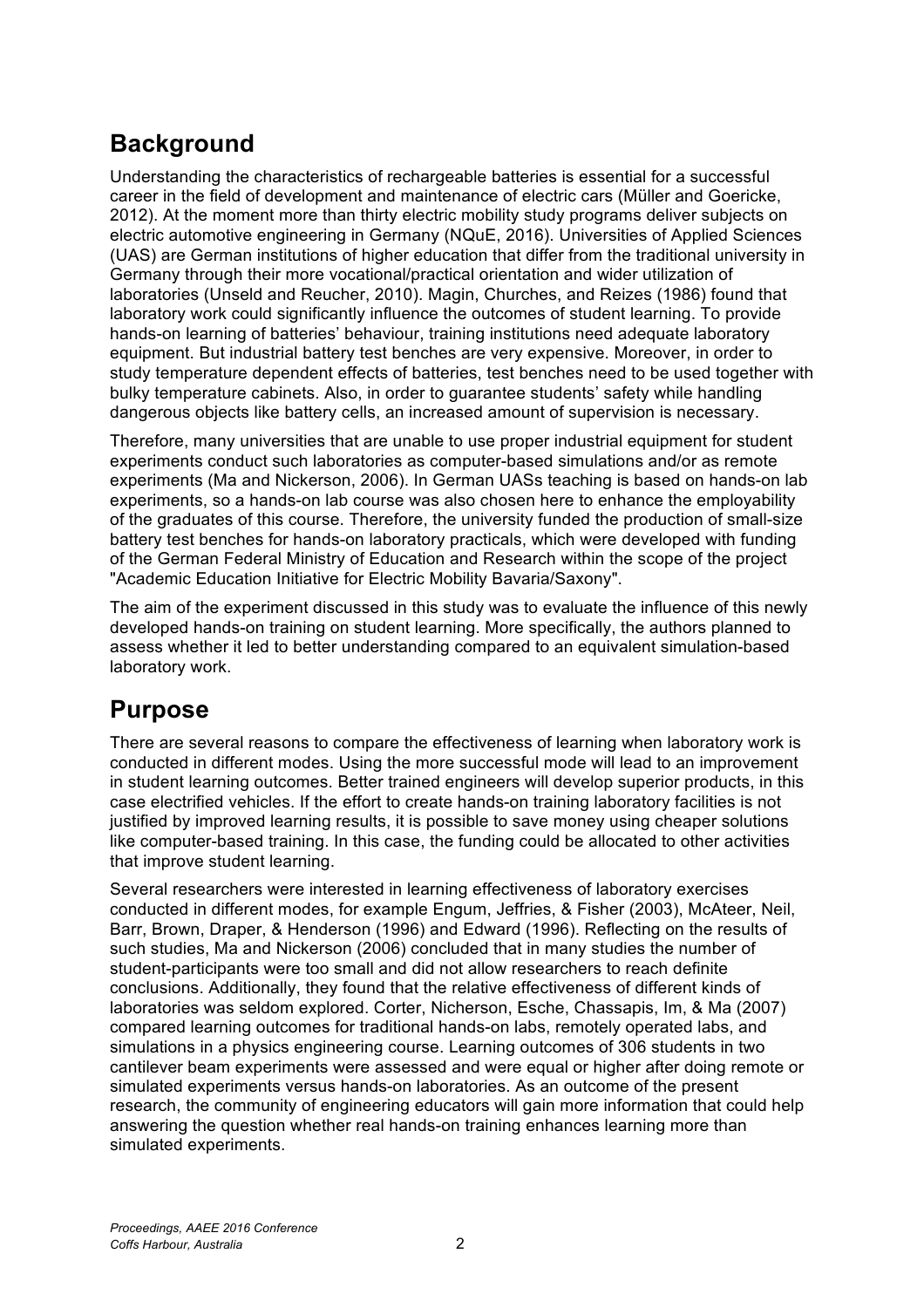Compared to past studies this research had a strong focus on the learning mode of the laboratory experiment. Target of the piloted methodology was to compare the knowledge results of the same laboratory-experiment (executed real or simulated). In literature researchers e.g. replace and compare a well-tried hands-on experiment with a newly created simulation. They improve both experiments (hands-on and simulated) independent to the best solution they find in those modes. For example students learn in groups in the university (hands-on), but alone at their working place (simulated). As the learning mode is mixed with other influences (in this case supervision, cooperative learning effects, distance learning, instructional papers) such research compares the two combinations of aspects. Another example is the abovementioned study of Corter et al (2007) where in simulation mode the 3D view was enriched with colour coded stress values, may causing the better results in simulation mode. Keller et al. (2006) compared two levels of enrichment in a simulation regarding current. They found no significant differences of conceptual understanding, but the less enriched was significantly rated more enjoyable and more useful for the learning by the students.

In the present research the laboratory experiments were developed in a way that every step in the students experiment was identical, except for the usage of the hardware.

# **Design/Method**

## **Creation of content areas A to D**

The work was based on the identification of the main learning objectives that support the existing theoretical subject on battery cell behaviors and battery systems design. These objectives where grouped to four main content areas: A) contact resistance (including fourconductor measurement); B) open-circuit voltage curve; C) internal resistance and power; D) capacity and energy.

Based on these four content areas, laboratory experiments were developed in two modes: as practical hands-on exercise that uses the abovementioned laboratory equipment as well as a set of computer-based simulations.

- A1 "low resistance measurements": In this laboratory exercise students conduct low resistance measurements. They are expected to discover that a multimeter is not the right tool for low ohmic measurements and why. As a result of this exercise students learn how to use the right alternatives and different devices to conduct a four wire measurement in AC and DC.
- A2 "contact resistance": Here students discover exemplary values of contact resistances of different electrical connections used in battery systems. They build up knowledge in designing a cable lug connection and avoiding the main pitfalls.
- A3 "isolation resistance": This laboratory exercise deals with the usage of the appropriate measurement equipment. Students learn to estimate the influence of moisture and measurement period on the isolation resistance.
- B "open circuit voltage curve": In this experiment students investigate the dependency of the open circuit voltage curve from the state of charge of two different lithium-ion cell types. They are expected to learn that cells reach a stable state only over an extended period of time.
- C1 "internal resistance": This exercise is devoted to the importance of the internal resistance on the efficiency of a battery system. Students learn to use AC- and DCmethods to measure internal resistances. Being aware of the temperature dependency, students learn to approximate temperature changes caused by the power loss in a cell. They also learn to deal with industry standards, select the right measurement procedure and the effects causing misleading and faulty results.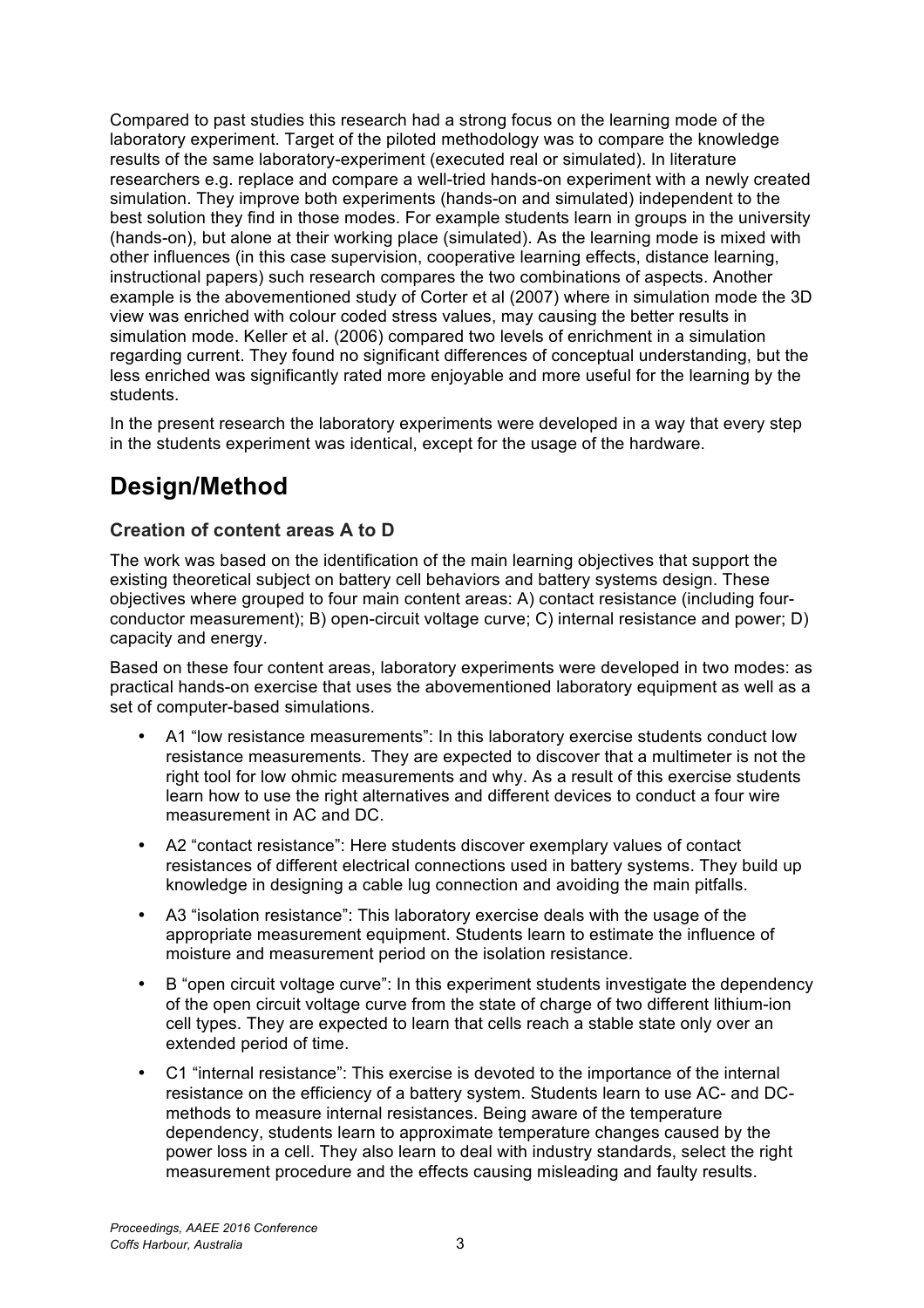- C2 "power": In this laboratory exercise students learn to estimate the maximum discharge rate of battery cells. They practice to read and understand a cell data sheet and estimate various cell limits. Students also learn how to calculate the power density and comprehend the dependency of maximum discharge power from state of charge, pulse duration and temperature.
- D "energy and capacity": In this experiment students determine the capacity of a lithium-ion cell and learn about the factors influencing it. They familiarize themselves with the Peukert's law and the energy efficiency of a cell charge and discharge cycle. They also learn how to calculate the energy density of a battery cell.

The time required to create these practical experiments was very similar in both modes.

Instructions affect the learning outcome of an experiment, e.g. Chamberlain et al. (2014) explored using an interactive simulation that the guidance level can strongly influence student exploration. In this research for each experiment a single set of instructions was developed, which was used in both laboratory modes. These instructions contained introductory questions for preparation, guides for the experiments, and suggestions for the analysis of the collected data and measurement results. Since the study program was delivered in German, all documents were prepared in German.

## **Arrangement of students into two groups**

Forty students were enrolled in the laboratory subject in summer-semester 2016. As this study-module was a mandatory subject, the full semester group in the study program "Elektrotechnik und Elektromobilität (B. Eng.)" ("Electrical Engineering and Electric Mobility") at the UAS in Ingolstadt, Germany was asked to participate in the study.

To conduct the educational experiment as a cross-over study it was necessary to separate the enrolled students into two comparable groups. It was assumed that students with more practical experience may perform better in laboratories than their peers with a lesser practical background. Therefore, in order to assess the level of students' practical experience a questionnaire was developed. The questionnaire consisted of 17 statements that focused on prior hands-on-experience (e.g. "I ever changed the tires of a car"). A four point Likertscale from "full yes" to "full no" was deployed. After analysis of student responses, students were assigned to two laboratory groups in a way to ensure a similar mix of 'practical' students in each group. Student names were recorded. Instead, each student created a code-word that could be used to identify the same individual by the experimenters and at the same time keep her/him anonymous. Later two lists with code-words were publicized, telling the students the weekday for the practical laboratory sessions.

During the introductory meeting the research aims and methods were clearly explained to the students.

## **Conducting laboratories in content areas A to D**

In order to ensure very similar experiences of students from both groups, laboratory experiments were conducted in accordance to the schedule shown in Figure 1. Each group completed experiments in four main content areas, two as practical hands-on experiments and two as computer-based simulations.

One group completed the even laboratory sessions as hands-on experiments and the odd as computer-based simulations. The other group completed the odd laboratory sessions as hands-on experiments and the even as computer-based simulations. Both groups attended hands-on and simulated experiments equally. Topics A1 to A3 were taught in one session. C1 and C2 were sharing two sessions. Such arrangement of laboratory work allowed to further reduce the influence of laboratory mode and practical inclinations of participants on assessment of learning outcomes of hands-on and simulated sessions.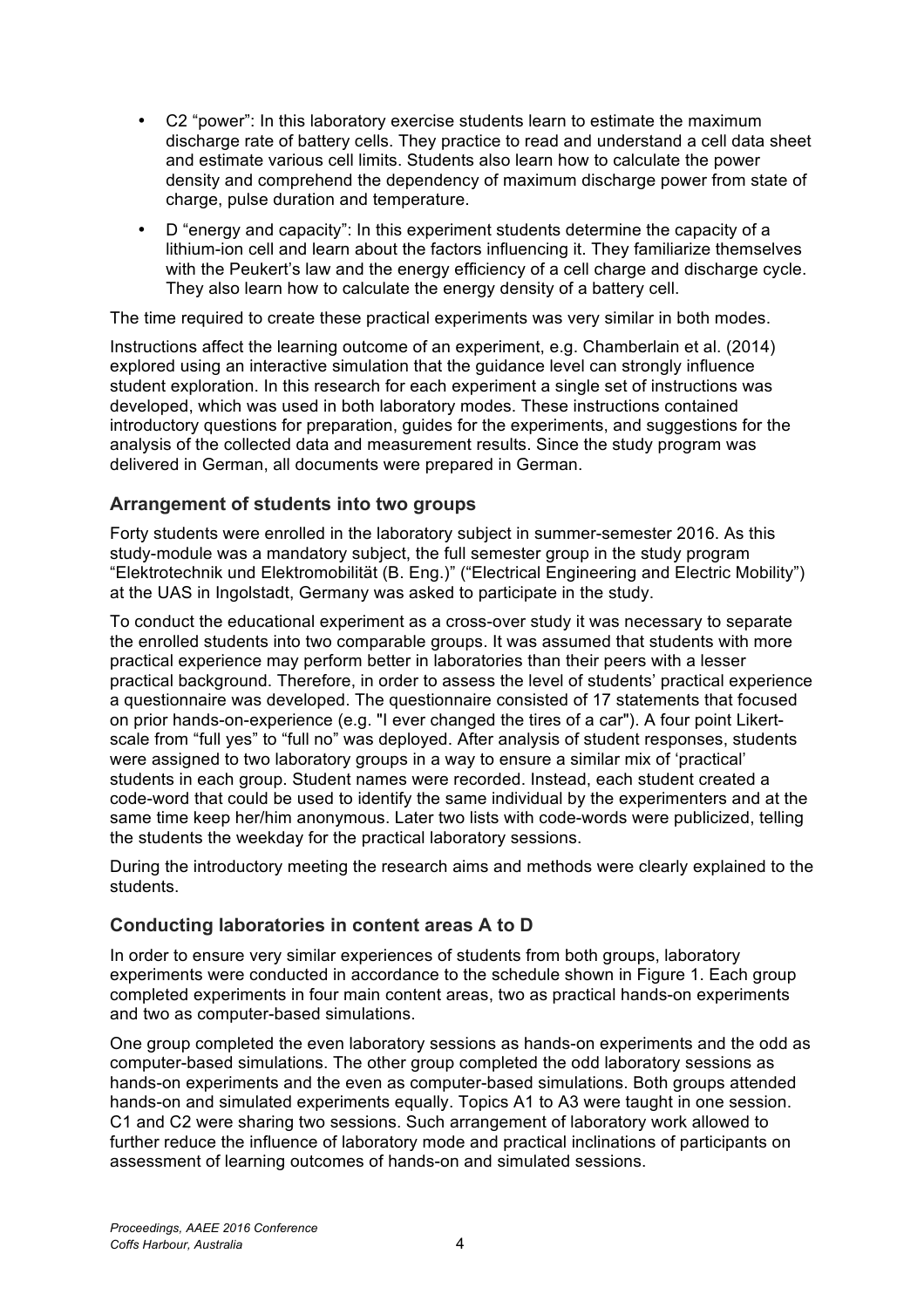

**Figure 1: order of content areas over the semester** 

For the content area A in simulation-mode a newly created simulation-website was used. For areas B to D a black box simulation of the hands-on equipment and the battery cell was accessed through the same graphical user interface as the real hands-on devices. The intention was to exclude any influences from the interface used by the students to control the experiments. The simulation model emulates all observed effects of the real battery cell and the hands-on devices which are used in hands-on mode. The cell simulation model was parametrized to match the outcome of the hands-on experiments.

The laboratory sessions were conducted at the same time of a day. Each group (Wednesday n=19, Friday n=21) was split into five smaller learning groups of three to five students. Webb (1989) found that the same student may have different experiences in different groups, with consequent effects on his or her learning. The learning groups remained unchanged for all sessions to exclude any effects on the result caused by changing cooperative learning.

The students worked autonomously in a supervised environment. Each learning group used a set of hands-on devices or one simulation PC. All groups were asked to prepare a written laboratory report for each content area before the next session.

Physical actions and the environment may have influences on the learning outcome (Larson et al, 2015). For the hands-on sessions, the students were standing at tables, whereas for the simulation sessions a computer lab in sitting position was used.

## **Data collection/Testing the learning outcome**

Anonymous written tests on knowledge gained during the laboratory exercises were conducted at the beginning of the session that followed the appropriate laboratory session. These "tests on the content area of the past laboratory session" lasted ten minutes, and occupied around four percent of the overall class time. These tests contained a mix of descriptive and multiple choice questions, free answers and drawings. The questions were directly related to the learning objectives defined for the content area under test. A positive point system (similar to tests for giving a mark) was used to evaluate the results.

No names were recorded. Students were coded through the same self-created code-word that was used in the questionnaire for grouping to keep everything anonymous. This prepared the analysis of test results of individual students in future. The test papers were not returned to the students.

The target was to keep time lapses between experiment and the corresponding test equal for both groups (A 7 days, B 7 days, C 14 days, D 14 days). For organizational reasons, this was not possible at the first content area A. Nevertheless, although the extended time period between laboratory session and test in hands-on mode (9 days) the results in this mode were better.

For the tests, the computer lab was used to provide the same environment while writing the tests (sitting on a desk, like in usual written exams). An exception was made for the test on content area A-simulated. This test was written for organizational reasons in the chemistry lab.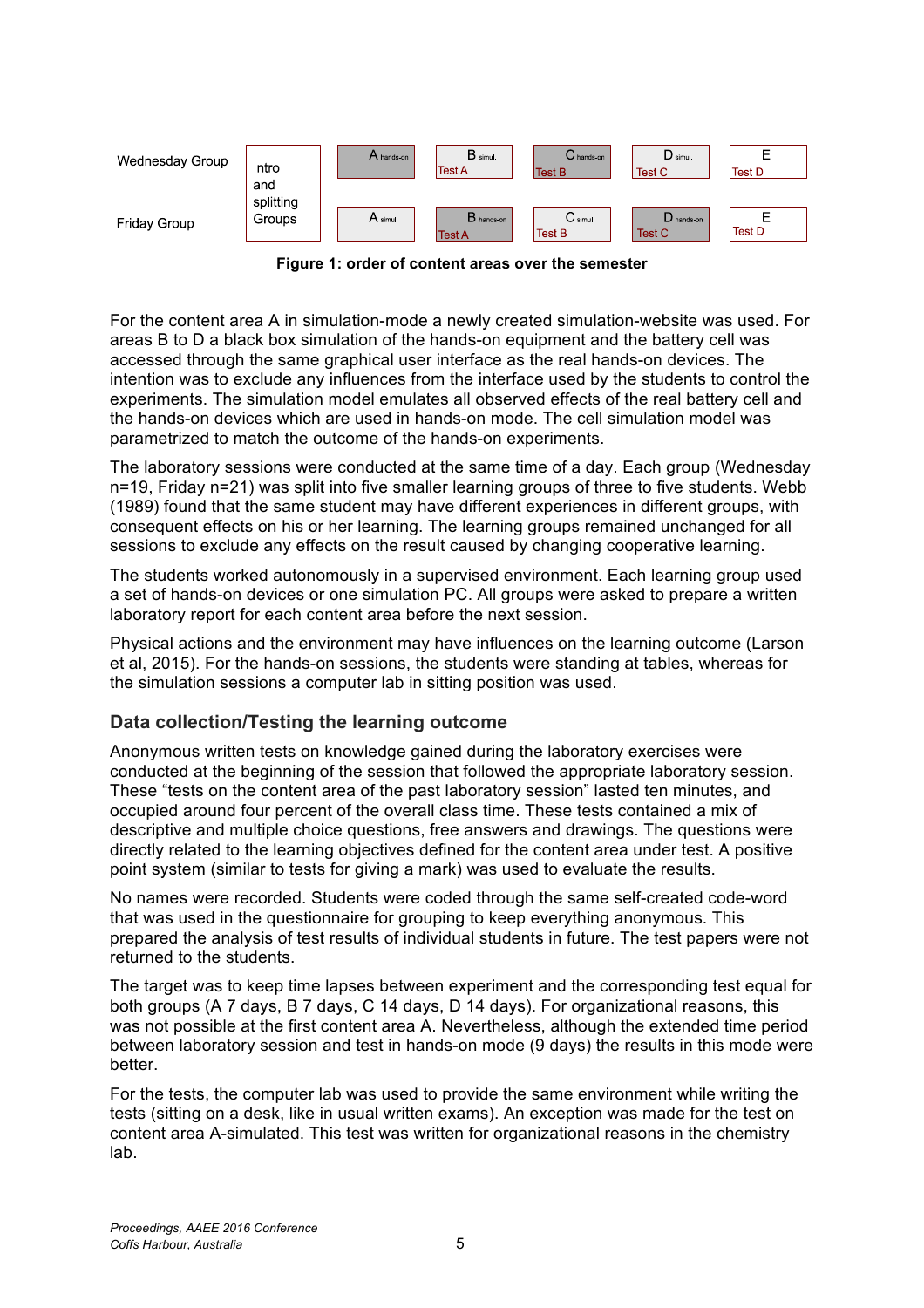## **Anonymity/Research Ethics**

Any direct positive or negative effects for individual students regarding the study program relevant marks had to be precluded. Like mentioned above, both groups attended hands-on and simulated experiments equally. The result of the laboratory itself is a simple pass/fail, depending on regular attendance and the abovementioned laboratory reports. The marks of the accompanying theoretical module were generated according to the students' performance in a written test created and conducted by an independent lecturer. However, differences regarding the learning outcomes depending on the mode were expected. But as both groups attended hands-on and simulated experiments equally, no inequitable results in the theoretical test were anticipated.

From researcher's side, it was not possible to identify individual students not taking part in the research. All students had the free choice not to return any of the documents (questionnaire for grouping, 10-minute tests on the sessions before).

## **Analysis**

The tests on the individual laboratory sessions were evaluated and rated using a point system. The average group results between hands-on and simulated mode were compared, to answer the question, which mode was more successful to transfer the knowledge.

After more data collection, it is planned to answer in future, if students individually benefit from one mode or the other. This study is going on every year till 2018.

# **Results**

Table 1 shows group-wise results for all handled content areas, Table 2 compares both learning modes.

| Group     | <b>Content</b><br>Area | <b>Return</b><br>Rate | <b>Sample</b><br>Size | Percentage of<br>points<br><b>Mean Value</b> | Percentage of<br>points<br><b>Std. Deviation</b> | Learning<br><b>Mode</b> |
|-----------|------------------------|-----------------------|-----------------------|----------------------------------------------|--------------------------------------------------|-------------------------|
| Wednesday | A                      | 100%                  | 18                    | 38%                                          | 17%                                              | hands-on                |
| Wednesday | B                      | 100%                  | 19                    | 49%                                          | 16%                                              | simulated               |
| Wednesday | C                      | 100%                  | 15                    | 52%                                          | 16%                                              | hands-on                |
| Wednesday | D                      | 100%                  | 17                    | 45%                                          | 17%                                              | simulated               |
| Wednesday | all                    |                       |                       | 45%                                          | 18%                                              | all                     |
| Friday    | A                      | 100%                  | 19                    | 33%                                          | 16%                                              | simulated               |
| Friday    | B                      | 100%                  | 20                    | 54%                                          | 16%                                              | hands-on                |
| Friday    | C                      | 100%                  | 20                    | 47%                                          | 20%                                              | simulated               |
| Friday    | D                      | 100%                  | 20                    | 45%                                          | 14%                                              | hands-on                |
| Friday    | all                    |                       |                       | 46%                                          | 17%                                              | all                     |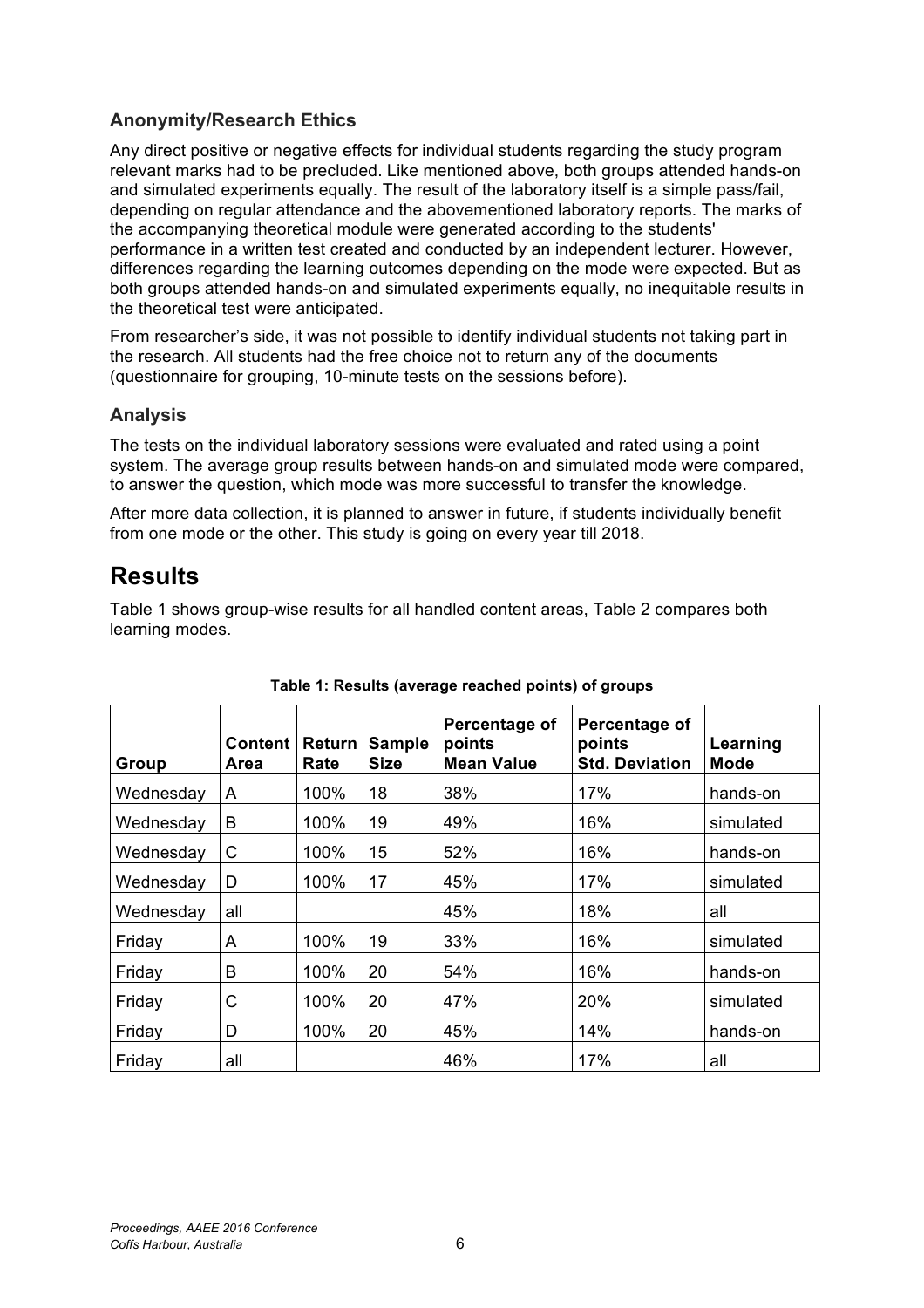## **Grouping**

Both groups performed similar in sum over both modes (Table 1), a group bias was not necessary. The Wednesday group got overall 45 per cent, the Friday group got overall 46 per cent of the maximum points. Standard deviations were also very similar in all tests (between 14% and 20%). Therefore, it was assumed that the grouping was successful for the experiment. When enough data is collected, it is planned to investigate the correlation between individual performance and score in the questionnaire, to check the abovementioned assumption that practical experienced students perform better in laboratories.

## **Group results**

A full return rate from present students was reached (Table 1). The authors clearly state that no data was omitted, except for one filled test that was rejected as the student told he was not attending the session before. As one question in the test regarding content area B was verbalized in wrong way (and not answered by the students) is was not taken into account while evaluation.

## **Mode results**

Range of individual reached points was from 12% to 85% for hands-on, and from 12% to 88% for simulated mode. The Shapiro-Wilk-Test was telling that the distribution of all results was normal.

With three content areas (A to C) a Cohen's d around 0.3 (Table 2) was reached. According to literature (e.g. Rubin, 2013), this was to interpret as weak to moderate effect. It was giving the hint that hands-on conducted experiments led to a better understanding and knowledge retention compared to simulated experiments. Content area D was showing no effect.

According to all returned tests the data was showing a weak effect (Cohen's d=0.22) towards better results in hands-on mode.

| <b>Content</b><br><b>Area</b> | Percentage of<br>points<br><b>Mean Value</b><br>hands-on | Percentage of<br>points<br><b>Mean Value</b><br>simulated | Percentage of<br>points<br><b>Std. Deviation</b><br>both modes | Effect size (Cohen's d)<br>"hands-on led to better<br>learning outcome" |
|-------------------------------|----------------------------------------------------------|-----------------------------------------------------------|----------------------------------------------------------------|-------------------------------------------------------------------------|
| A                             | 38%                                                      | 33%                                                       | 16%                                                            | 0.28                                                                    |
| B                             | 54%                                                      | 49%                                                       | 16%                                                            | 0.32                                                                    |
| C                             | 52%                                                      | 47%                                                       | 18%                                                            | 0.30                                                                    |
| D                             | 45%                                                      | 45%                                                       | 15%                                                            | 0.04                                                                    |
| all                           | 47%                                                      | 44%                                                       | 17%                                                            | 0.22                                                                    |

### **Table 2: Effect hands-on vs. simulated**

Nevertheless, the 95% confidence interval for the mean of percentage of points was widely overlapping for both modes (43% to 51% for hands-on, 40% to 48% simulated).

Grouped by learning mode, Levene's test was showing equality of variances (p=0.741>>0.05). Independent samples T-test showed that although the reached point percentages after hands-on experiments were higher than after simulations experiments, the difference in performance was not statistically significant (p=0.215>>0.05).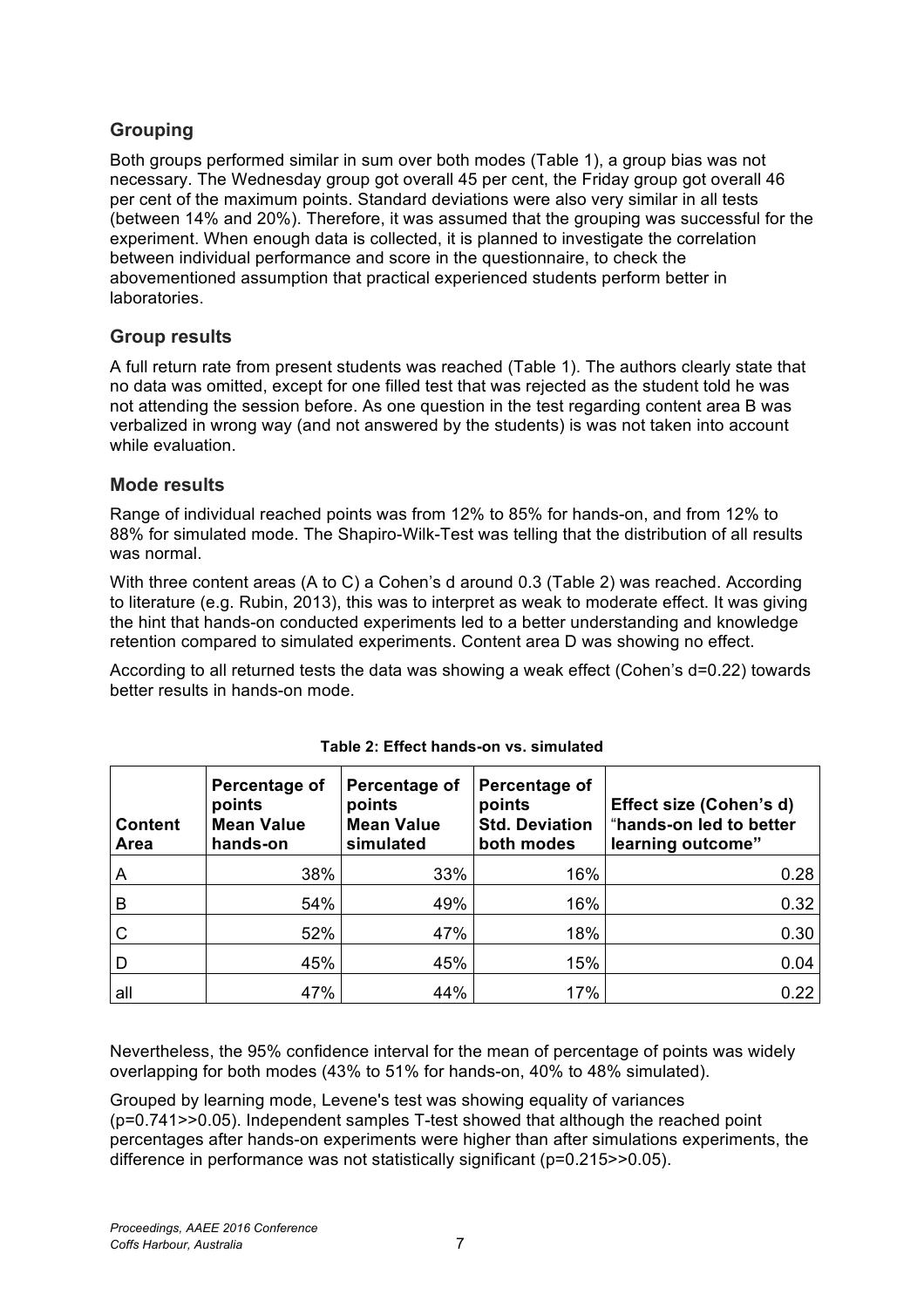# **Conclusions**

This study showed that the described methodology is applicable to focus on the comparison of two learning modes. With the instructions and learning objectives being identical and avoiding to change cooperative learning effects, less influence was applied to the learning outcome generated by the different modes. The modest increase also shows that some of the excluded factors might have greater impact on student learning than estimated before. Like this study was focusing on the learning mode with the exclusion of other influences, it is recommended to investigate the quantitative impact of those other factors with a similar strong focus on a single one.

The slightly better learning results in hands-on mode are not significant. To get statistically significant results, more data collection is necessary. This study is going on every year till 2018 at UAS Ingolstadt and the methodology will be tested in different universities all over the world.

The method used to distribute the students can also be applied in other situations, if correlations between individual performance and score in the questionnaire will be found. Than it might be e.g. feasible to provide students the learning mode that is most suiting their predisposition so that the overall performance can be increased even further.